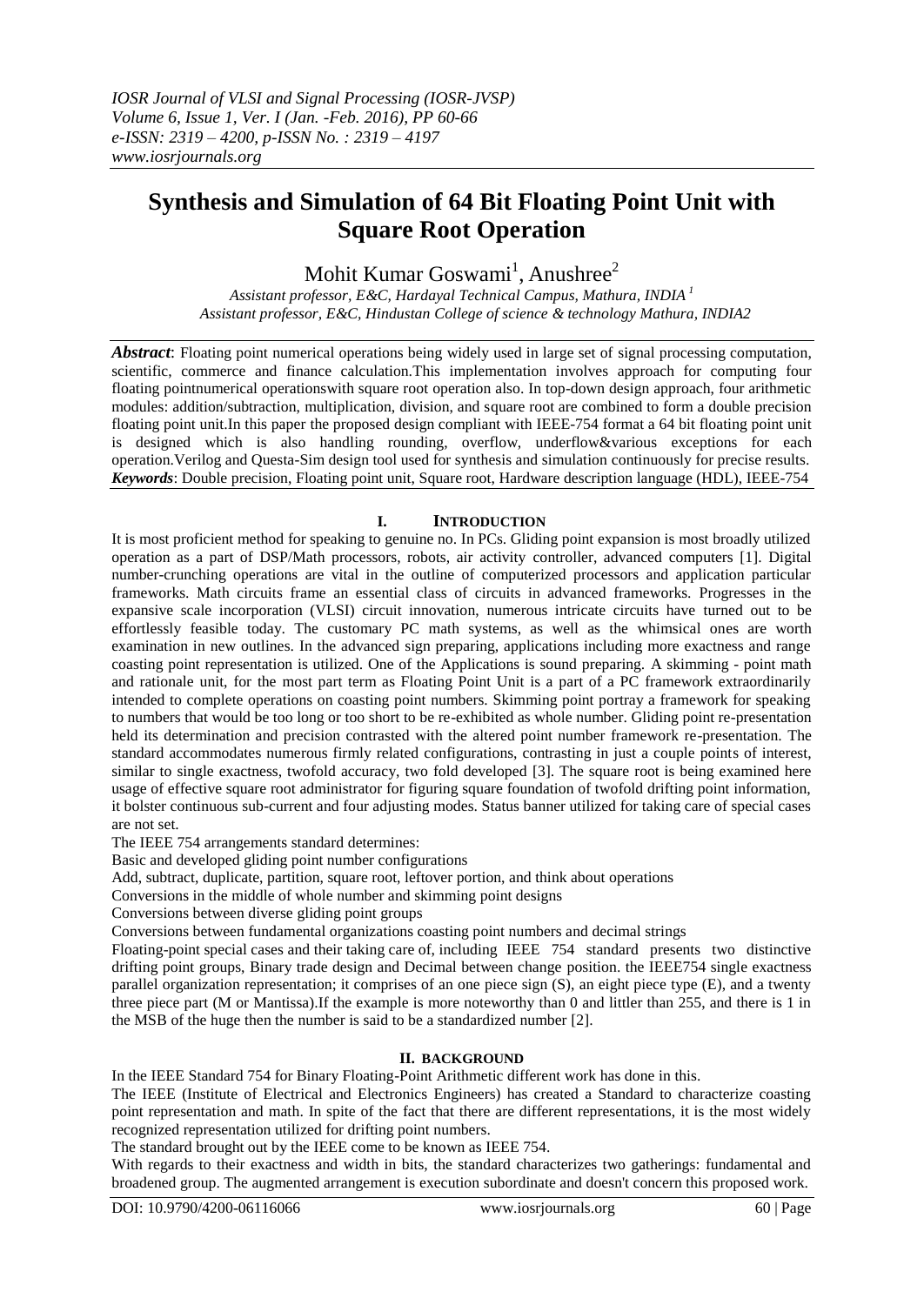The essential organization is further isolated into single-accuracy configuration with 32-bits wide, and twofold exactness position with 64-bits wide. The three fundamental segments are the sign, type, and mantissa.

[8] Use of Look-up Table,Vedic Approach: Dvanand Yoga Sutra, Paper and Pencil Method are more various square root algorithms have studied and implemented. By utilizing single accuracy and twofold exactness Floating point Adder/subtraction, multiplier, divider and a great deal more modules had outline and execute. The square root calculations and usage have been tended to principally in three headings: Newton-Raphson technique SRT-Redundant strategy and Non-Redundant system.

# **III. IMPLEMENTATION**

The double precision floating point unit performs addition, subtraction, multiplication and divide square root operations. The block diagram of double precision floating point. It consists of  $\bar{5}$  sub blocks. The blocks are 1 FPU add

2 FPU sub 3 FPU mul 4 FPU div

5 FPU sqrt

# **3.1 Addition and subtraction**

In this part we are representing how to add and subtract two 32-bits floating point numbers. For example, there are two floating point numbers as follows such that both these floating point numbers can represent in the following form. And there arithmetic operation (i.e. add/sub) can be easily understood by seeing the following process of addition and subtraction.  $[(-1)$  ^s1 \* f1 \* 2^e1] +/-  $[(-1)$  ^s2 \* f2 \* 2^e2]

Suppose e1>e2, then we can write it as,  $[(-1)$  ^s1 \* f1 \* 2^e1] +/-  $[(-1)$  ^s2 \* f2' \* 2^e2] (where, f2' = f2/ 2^ (e1-e2))

The result is-[(-1) ^s1 \* (f1 +/- f2') \* 2^e1] [6][4]

## **3.2 Multiplication**

Suppose there are two floating point numbers as follows such that both these floating point numbers canbe representingthe following form. And there multiplication can be easily understood by seeing the following process of multiplication.

 $[(-1)$  ^s1 \* f1 \* 2^e1] \* [-1) ^s2 \* f2 \* 2^e2] = (-1) ^ (s1 xor s2) \* (f1 \* f2) \* 2^ (e1+e2)

Since  $1 < (f1 * f2) < 4$ , result may need to be normalized. Conceptually, multiply operation is somewhat like simpler. If we look at two numbers-

 $(-1)$ <sup> $\lambda$ </sup>s1 \* f1 \* 2 $\lambda$ e1 – 1<sup>st</sup>floating point number.

 $(-1)$  ^s2 \* f2 \* 2^e2 – 2<sup>nd</sup> floating point number.

The sign of the result is exclusive or of signs - if both are 1"s or both are 0"s – result will be zero. Fraction part is the product of two fractions and the exponent gets summed. There is no initial alignment which is required. But off course, we need to do normalization and rounding, because the product  $(f1 * f2)$ , which are individually in the range 1 to 2. The resulted product would in range 1 to 4. That means the larger side, it may exceed two and it may require one small adjustment. If it exceed by 2, we may divide it by 2 and increment the exponent part [5].

#### **3.3 Division**

Suppose there are two floating point numbers as follows such that both these floating point numbers can represent in the following form. And there division can be easily understood by seeing the following process of addition and subtraction.

 $[(-1)$  ^s1 \* f1 \* 2^e1] /  $[(-1)$  ^s2 \* f2 \* 2^e2] = (-1) ^ (s1 xor s2) \* (f1 / f2) \* 2^ (e1 – e2).

Since,  $0.5 < (f1 / f2) < 2$ , result may need to be normalized.(Assume f2 not equal to 0). Divide is similar. Two numbers are taken in same way.

If we look at same numbers-

 $[(-1)$  ^s1 \* f1 \* 2^e1] – 1<sup>st</sup>. floating point number.

 $[(-1)$  ^s2 \* f2 \* 2^e2] – 2<sup>nd</sup> floating point number.

There division can be brought straight away. SIGN is written exactly in same way. Sign of result is exclusive or of signs. If both are 1"s or 0"s result will be zero. The fraction gets divided and exponent gets subtracted. Now, ratio of fractions would be in the range-

 $0.5 < (f1 / f2) < 2$ .

So it will not exceed 2, because each one is in the range 1 and 2. But it can become small; hence we may need to normalize. So before doing all above process, we had to check, whether f2 is '0' or not [4].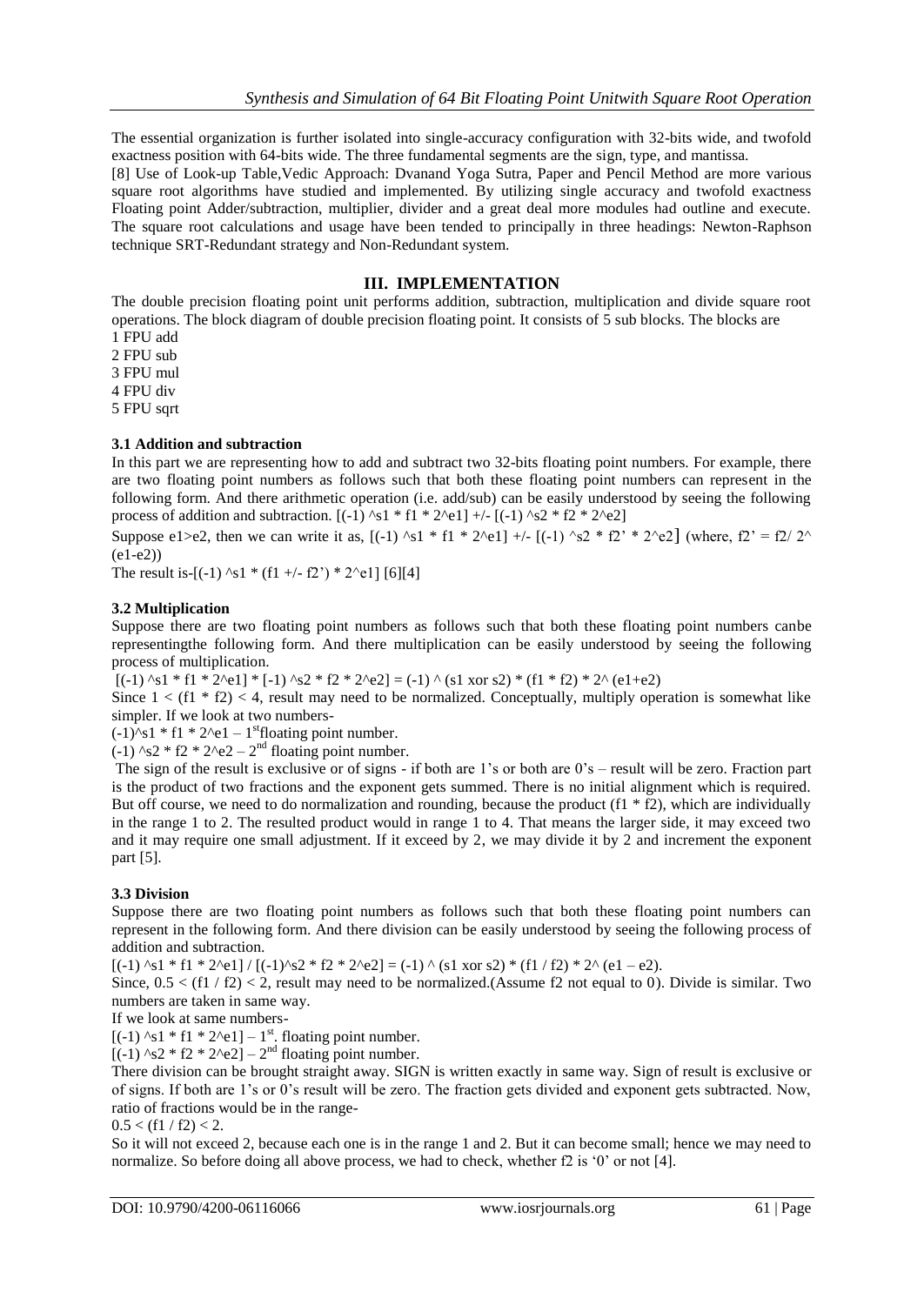# **3.4 Square root module**

*1) Sign Bit:*Sign bit of the result is same as the sign bit of the originalnumber.

*2) Exponent Computation:* Exponent of the result depends on the biased exponent of the number. If biased exponent is odd, then 1023 is added to it and final sum is right shifted (divide by 2 operation).

 $E_r = (E_a + 1023)/2$ 

If biased exponent is even, then 1022 is added and final sum is right shifted (divide by 2 operation). In addition, shift lag is set to indicate that the mantissa should be shifted to the left by 1 bit before computing its square root  $E_r = (E_a + 1022)/2$ 

*3) Mantissa (Square Root) Evaluation*:The block of code which carry out square-root computation is based on iterative approach where it deals with two registers namely TEMP and ANS of 56-bit wide andof 55 bit wide.Consider an example of evaluating square root of  $16 \ (10000)_{2}$ .

InstateTEMP as 0000… 0000 and ANS as 0100… 0000.

The emphasis procedure is completed. On first emphasis, TEMP is stacked with mantissa and after that is contrasted and ANS, shift operation is done relying upon the examination results. In the event that it is more prominent or equivalent to ANS, the substance of TEMP is Subtracted from those of ANS, moved to one side, and put away in TEMP. The substance of ANS are moved to one side by one piece beginning from the present pointer position Then, a 1 is inserted in the current bit position in ANS. Note that in each iteration, a pointer points to the current bit that will be replaced in ANS.

In the event that TEMP is not as much as ANS, its substance are moved to one side and put away in TEMP. The substances of ANS are moved to one side by one piece beginning from the present pointer position. At that point, a 0 is embedded in the present piece position bit in ANS.

After the last cycle, the substance of ANS, except for the two slightest noteworthy bits are the bits which considered as conclusive result.

## **IV RESULTS**

## **4.1 Addition and subtraction module**

|                                          |                         |                              | <b>Durch these was billing on a control of the control of the control of the control of the control of the control of the control of the control of the control of the control of the control of the control of the control of t</b> |            |
|------------------------------------------|-------------------------|------------------------------|--------------------------------------------------------------------------------------------------------------------------------------------------------------------------------------------------------------------------------------|------------|
| <b>ALDENSIA</b>                          |                         |                              |                                                                                                                                                                                                                                      | 中国型        |
|                                          |                         |                              |                                                                                                                                                                                                                                      |            |
| 全濃                                       | <b>REAST CITATION</b>   |                              |                                                                                                                                                                                                                                      |            |
|                                          |                         |                              |                                                                                                                                                                                                                                      |            |
| <b>P MARTIN</b>                          | 414115<br>6,000         |                              |                                                                                                                                                                                                                                      |            |
| œ                                        |                         |                              |                                                                                                                                                                                                                                      |            |
| MODES!                                   |                         |                              |                                                                                                                                                                                                                                      |            |
| 2222                                     |                         |                              |                                                                                                                                                                                                                                      |            |
| <b>雑量R50mm</b>                           |                         |                              |                                                                                                                                                                                                                                      |            |
| <b>MAASKINU</b>                          | <b>CENTER</b>           |                              |                                                                                                                                                                                                                                      |            |
| MOZA SHELMA<br>Muzik Shel                | <b>STATISTIC</b>        |                              |                                                                                                                                                                                                                                      |            |
|                                          |                         |                              |                                                                                                                                                                                                                                      |            |
| <b>MHATIM</b>                            |                         |                              |                                                                                                                                                                                                                                      |            |
| <b>MARINER</b>                           |                         |                              |                                                                                                                                                                                                                                      |            |
| <b>MARKETING</b><br><b>MARK OF THE R</b> | <b>STATISTICS</b>       |                              |                                                                                                                                                                                                                                      |            |
|                                          |                         |                              |                                                                                                                                                                                                                                      |            |
| <b>MESSES</b> STATES                     |                         |                              |                                                                                                                                                                                                                                      |            |
| <b>SEAN GROUN</b><br><b>MORTHLE</b>      |                         |                              |                                                                                                                                                                                                                                      |            |
| <b>MONTHS</b>                            |                         |                              |                                                                                                                                                                                                                                      |            |
| about the Third are                      | 525                     |                              |                                                                                                                                                                                                                                      |            |
| dui a tales                              | <b>County</b>           |                              |                                                                                                                                                                                                                                      |            |
| <b>CANADIAN COMPOS</b>                   |                         |                              | ---                                                                                                                                                                                                                                  |            |
| <b>COLLEGE</b>                           |                         | <b>CONTRACTOR</b> CONTRACTOR |                                                                                                                                                                                                                                      |            |
| <b>MESSEN PACKET</b>                     |                         | a control of the control of  |                                                                                                                                                                                                                                      |            |
| <b>SEPTEMBER</b>                         |                         |                              |                                                                                                                                                                                                                                      |            |
| <b>TELEVISION</b>                        |                         | --                           |                                                                                                                                                                                                                                      |            |
| <b>STATISTICS</b>                        |                         | <b>STOP</b>                  |                                                                                                                                                                                                                                      |            |
| <b>TEXT</b>                              |                         | <b>CONTRACTOR DE CARDO</b>   |                                                                                                                                                                                                                                      |            |
| <b>KINDRA</b><br>۰                       |                         | <b>CONTRACTOR</b>            | <b>Systematic</b>                                                                                                                                                                                                                    |            |
| w                                        |                         |                              |                                                                                                                                                                                                                                      |            |
|                                          | EPO <sub>3</sub><br>its | H                            | $18 - 2$<br>Ů                                                                                                                                                                                                                        | <b>IEW</b> |
|                                          | ы                       |                              |                                                                                                                                                                                                                                      |            |

Simulation window- addition and subtraction module



RTL window- addition and subtraction module

#### **4.2 Multiplication module**

Inputs op\_a and op\_b are of 32-bit binary floating point.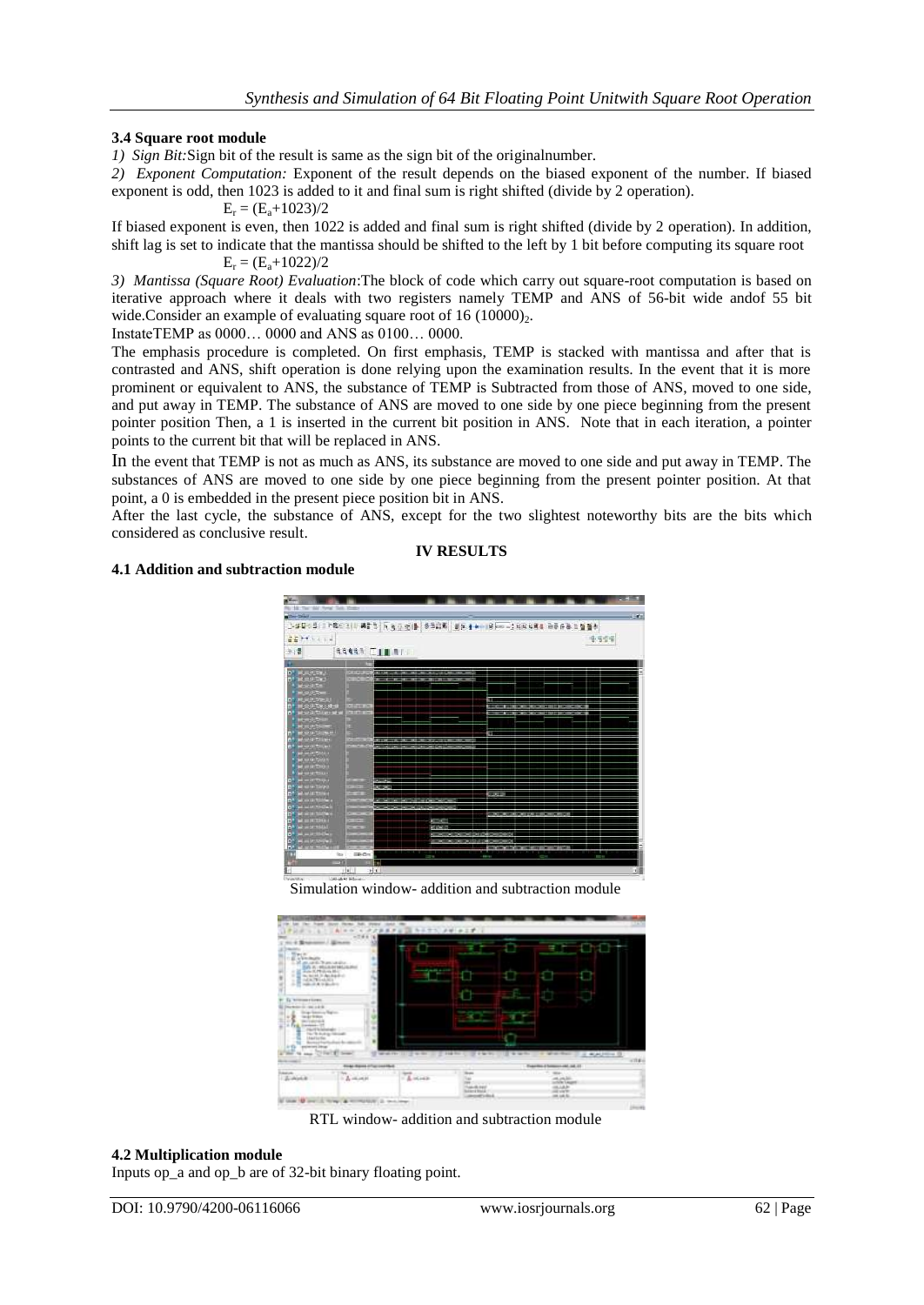op\_a = 101100100100100000000000000000

op\_b = 001101000100000000000000000000

After giving the select line value,  $fpu_op_i = 010$ . We are getting output, and we will the output of size 64-bits floating point number.

Op\_o\_mul=101010011000100100000000000000000000000000000000000000000000000000000



Simulation window- multiplication module



RTL Window- multiplication module

# **4.3 Division module**

Inputs op\_a and op\_b are of 32-bit binary floating point. op\_a = 001101110000110000000000000000

op\_b = 101100100001100000000000000000

After giving the select line value, fpu\_op\_i = 011. We are getting output, and output will be of 32-bits floating point number.

#### Op\_o\_div=1100010000000000000000000000000001



Simulation window-division window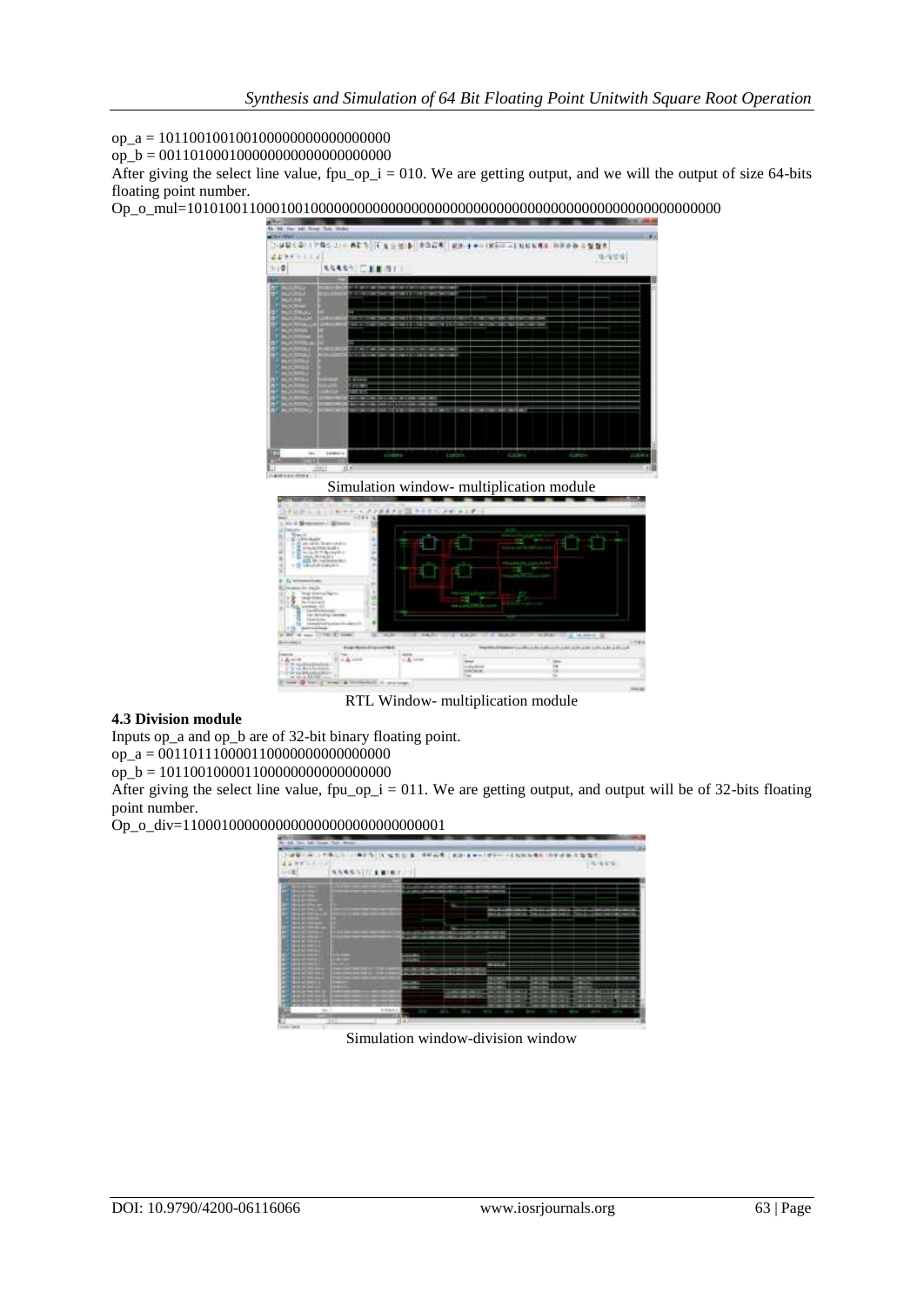

#### **4.4 Square root module**

Input op\_a are of 32-bit binary floating point. op\_a =  $000010000101110010101000000000$ After giving the select line value, fpu\_op\_i = 100. We are getting output, and output will be of 32-bits floating point number. Op\_o\_sr = 001000111101101111011



#### **4.5 Top level module**

Subsequent to giving inputs op\_an and op\_b, to every one of the four sub modules, i.e. [Expansion/Subtraction module, Multiplication module, Division module and Square root module, we will the](http://www.ijcsonline.com/IJCS/IJCS_2015_0204007.pdf)  required result by applying [qualities to a specific selecting pin.](http://www.ijcsonline.com/IJCS/IJCS_2015_0204007.pdf)



Simulation window- top level module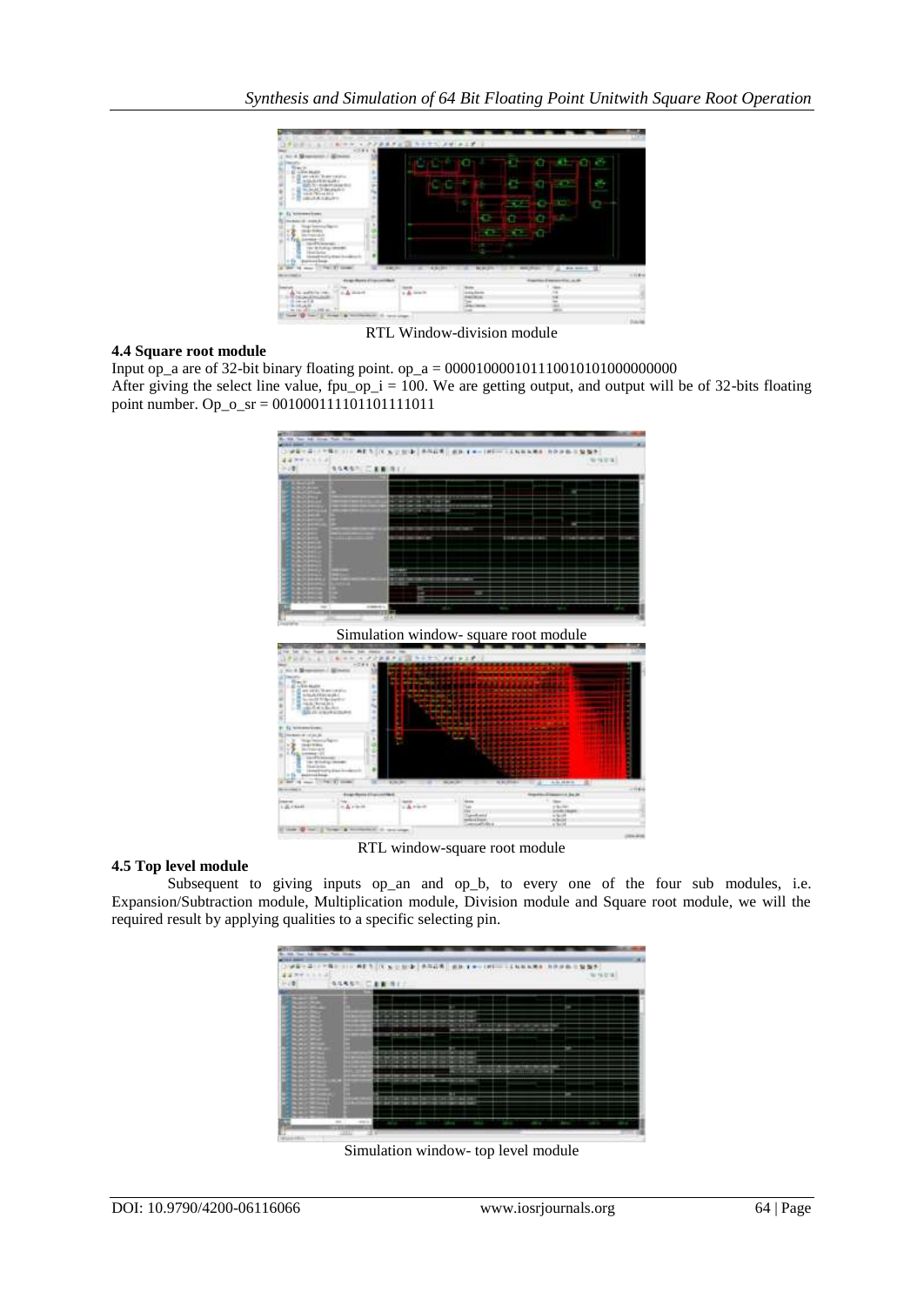

RTL window- top level module

Figure representing the register transfer level window of a Top level module. In this particular register transfer window we are now able to see the detailed interconnections between the several transistor blocks of addition/subtraction module

#### **V. CONCLUSION**

Till now, we are getting just four functionalities: expansion, subtraction, duplication, and division, from already proposed outlines

In this particular design we had further introduced one more functionality of square root, such that this design will be now capable of doing five operations: addition, subtraction, multiplication, division, and square root of double precision numbers. Each module is independent from each other. The modules are realized and validated using verilog simulation in the questasim and synthesis using Xilinx ISE Design Suite 13.3.

More work can be done in this particular project regarding power consumption. We can simply use the concept of clock gating, to resolve the problem. Such that only the required sub module will perform its operation, and all other sub module will remain off, on applying the values select pins.

#### **References**

- [1] PreethiSudhaGollamudi, M. Kamaraju""Design of High Performance IEEE- 754 Single Precision (32 bit) Floating Point Adder Using VHDL" inInternational Journal of Engineering Research & Technology (IJERT)Vol. 2 Issue 7, July – 2013.
- [2] Addankipurna Ramesh,Ch.Pradeep "Fpga Based Implementation of Double PrecisionFloating Point Adder/Subtractor Using Verilog"International Journal of Emerging Technology and Advanced Engineering Website: www.ijetae.com (ISSN 2250-2459, Volume 2, Issue 7, July 2012).
- [3] SARC International Conference, 30th CHAITANYA A. KSHIRSAGAR, P.M. PALSODKAR "An FPGA Implementation of IEEE - 754 Double Precision Floating Point Unit Using Verilog" Proceedings of 4thSARC International Conference, 30th March-2014, Nagpur, India.
- [4] Swathi. G. R, Veena. R"Design of IEEE-754 Double Precision Floating Point Unit Using Verilog"in International Journal of Engineering Research & Technology (IJERT)International Journal of Engineering Research & Technology (IJERT)Vol. 3 Issue 4, April – 2014.
- [5] KusumaKeerthi "Design of High Performance Single Precision Floating Point Multiplier in (ITSI-TEEE)ISSN (PRINT) 2320 8945, Volume -2, Issue -1,2014.
- [6] Ravi Payal "Simulation and Synthesis Model for the Addition of Single Precision Floating Point Numbers Using VERILOG" International Journal of Engineering Research & Technology (IJERT)ISSN: 2278-0181Vol. 2 Issue 9, September – 2013.
- [7] G. Even, S. M. Mueller, and P.-M. Seidel, "A dual precision IEEEfloating-point multiplier," Integer.'. VLSI J, Vol. 29, no. 2, pp. 167-1802000.
- [8] Li, Y., Chu, W., "Implementation ofSingle Precision Floating Point Square Rooton FPGAs", In Proc. 5th IEEE Symposium On Field Programmable Custom ComputingMachines 1997, pp .226-232.
- [9] IEEE standard for floating-point arithmetic(IEEESTD 754-2008), revision of IEEE-754 in august (2008).<br>[10] IEEE Standard for Binary Floating-Point Arithmetic. ANSI/IEEE-754. 1985.
- IEEE Standard for Binary Floating-Point Arithmetic, ANSI/IEEE-754, 1985.
- [11] UshasreeG, RDhanabalSarat Kumar Sahoo "Implementation of a High Speed Single Precision Floating Point Unit using Verilog" *International Journal of Computer Applications (0975 – 8887) National conference on VSLI and Embedded systems 2013.*
- [12] NajibGhatte, ShilpaPatil, Deepak Bhoir "Double Precision Floating Point Square Root Computation" International Journal of Engineering Trends and Technology (IJETT) – Volume 13 Number 6 – Jul 2014.

# **About the Author**



Mohit Kumar Goswami, B.Tech. in Electronics & Communication from CET Moradabad in 2012,M.Tech.pursuing in VLSI from HCST, Mathura. He has an interest in VHDL, VLSI Design, and Embedded System. Also he has published a paper in MANET in STM journal.